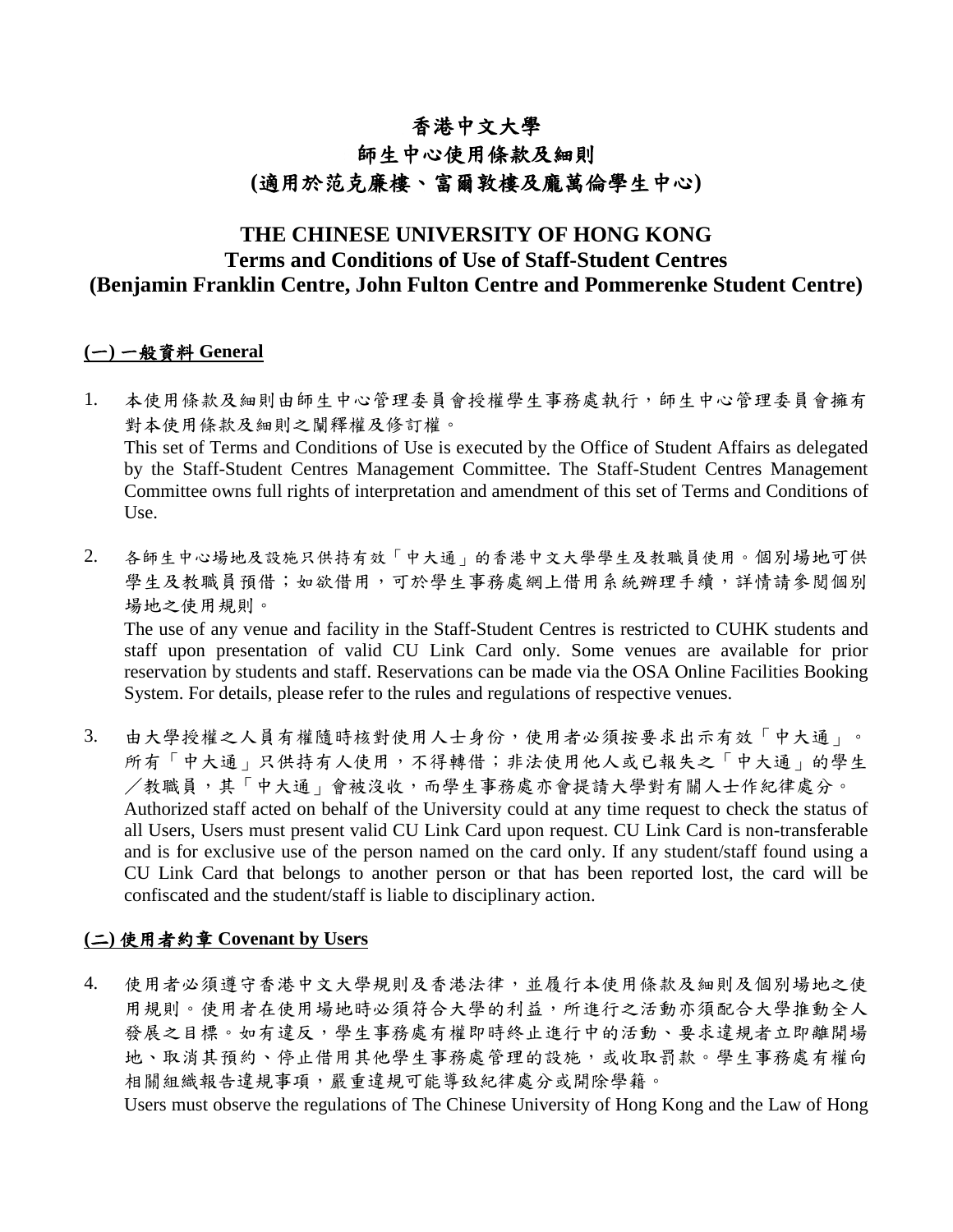Kong. Users should ensure by the performance by themselves using any venue of this set of Terms and Conditions of Use as well as other rules and regulations formulated for different venues. All Users are to act in the best interest of the University when using the venue, only activities which facilitate the goal of whole-person development of the University are allowed. Any breach of regulations may lead to immediate suspension of the activities, expelling from the premises, cancellation of bookings, prohibition of future use of any facilities under the administration of the Office of Student Affairs, or payment of fines. The Office of Student Affairs reserves the right to report any case of violation of the regulations to the authorities concerned. Serious offence may result in disciplinary actions or termination of study.

## **(**三**)** 受傷及損毀責任 **Responsibility for Injury and Damage**

5. 在使用場地期間,如場地內有任何財物損毀;或使用場地人士有任何財物損毀,不論該損 毀在任何情況下由何人導致,使用者均須承擔所有責任。在使用場地期間,如發生任何遺 失或損毀事件,或任何使用場地人士遭遇死亡、受傷、遺失或損毀,又或因任何原因,包 括機械故障、水或電力洩漏或意外、火警、颱風、違法事件、天災,導致使用中止或取 消,以致任何遺失或損毀,大學將不會負上任何責任,而使用者須替大學對因而引起的所 有追討行動、訴訟、要求、損失和開支作出賠償。使用者應按需要自行購買適當的保險(包 括第三者保險)。

Users accept responsibility for all damage to the venue and to any property in the venue during the period of using the venue and to the property of persons using the venue, however and by whomsoever caused. The University shall not be responsible for any loss or damage to any property arising out of the using of the venue by Users nor for any death, injury, loss or damage which may be incurred by or be done or happen to any persons resorting to the venue during the said period of using nor for any loss or damage arising from the interruption or cancellation of the using arising from any cause whatsoever including without limiting the foregoing any mechanical breakdown electricity or water failure leakage or accident fire typhoon breach of law or regulation or Act of God and Users shall indemnify the University against all claims actions proceedings demands costs and expenses arising therefrom or in connection therewith. Users should take out their own insurance as appropriate (including third party risks).

#### **(**四**)** 版權 **Copyright**

6. 使用者於未經版權持有人同意之下,不得於任何場地內向公眾表演有關戲劇或音樂作品; 或向公眾發放有關演講及演說;而使用者亦不得以任何形式侵犯版權。如於使用場地期間 發生任何形式的侵犯版權事件,使用者須向大學面對的所有索償、訴訟、要求及訴訟費用 作出賠償。

Users shall not use any venue for the performance in public of any dramatic or musical work or for the delivery in public of any lecture or address in respect of any matter in which copyright subsists without the consent of the owner of the copyright and shall not in any other manner infringe any copyright. Users shall indemnify the University against all claims, actions, demands and costs by reasons of any infringement of copyright whatsoever occurring during the period in which the venue is used.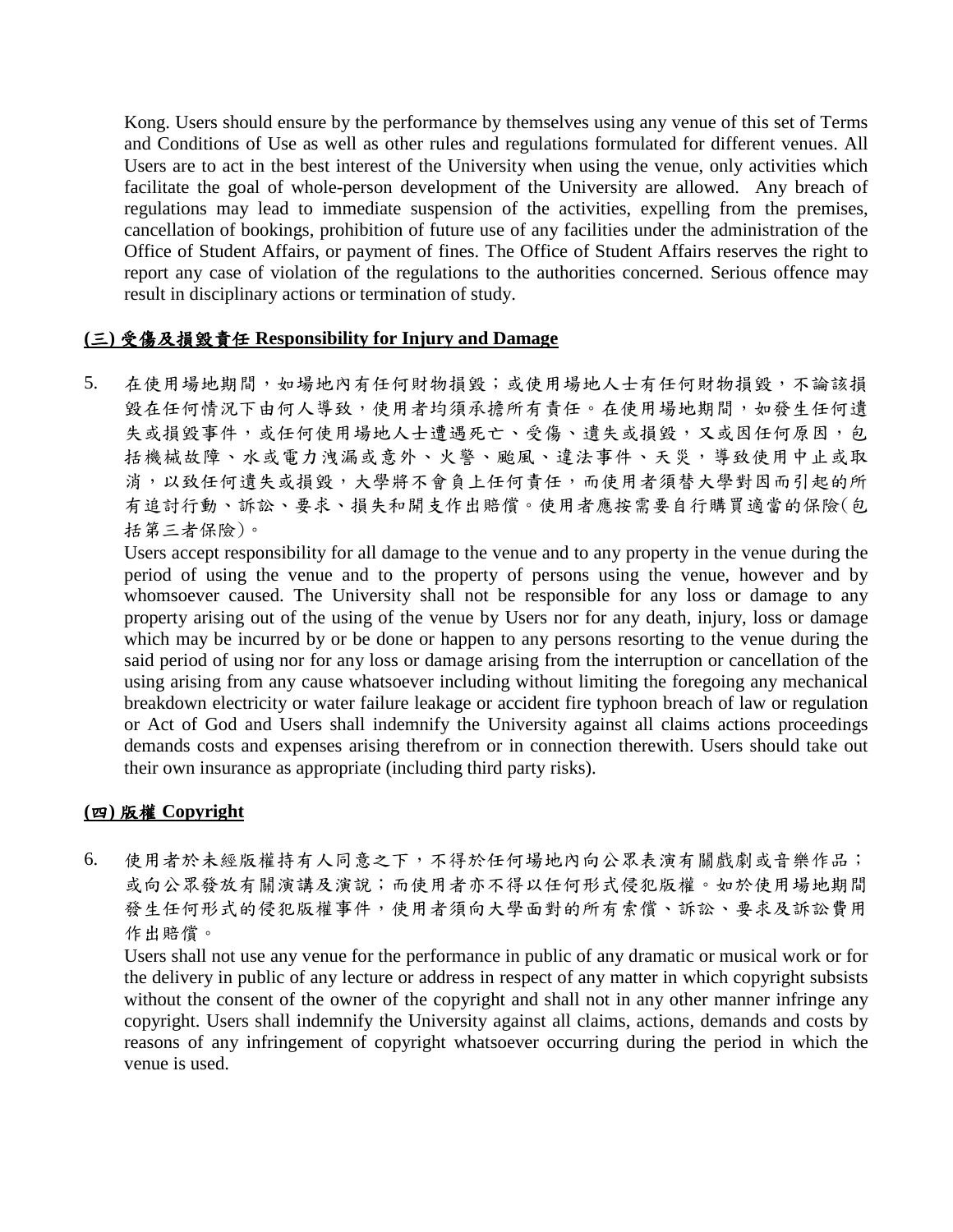## (五) 使用場地 **Use of Venue**

7. 學生事務處有權禁止任何人士使用師生中心的場地及設施。使用者須確保所舉辦的活動安 全進行,不得對其他使用者及中大成員構成危險。若有人違反使用條款及細則,或作出滋 擾、不檢點或厭惡性行為,學生事務處或大學授權人員可隨時命令該人士離開場地。 大學保留任何終止不當的活動或集會的權利。

The Office of Student Affairs, in its absolute discretion, could prohibit the use of venue and facility of the Staff-Student Centres by any person. Users are required to ensure their activities are conducted safely and will not pose potential hazard to other users or the CUHK community. The Office of Student Affairs or authorized staff acted on behalf of the University at any time could order any person out of any venue if such person contravenes these Terms and Conditions of Use or behaves in a noisy, disorderly, or objectionable manner.

The University reserves the right to put a stop to any activity or meeting not properly conducted.

- 8. 所有場地嚴禁進行以下活動:
	- i. 吸煙;
	- ii. 飲用含酒精飲品;
	- iii. 賭博;
	- iv. 向18歲或以下人士發布不雅物品或展示第III級電影;
	- v. 進行未經批准的商業活動;及
	- vi. 飲食(已經學生事務處許可除外)。

The following activities are strictly prohibited in all venues:

- i. Smoking;
- ii. Consumption of alcoholic beverages;
- iii. Gambling;
- iv. Publish indecent articles or exhibit Category III films to any person under the age of 18;
- v. Any kind of unauthorized commercial activities or unauthorized activities involving money transaction; and
- vi. Eating or drinking without prior consent of the Office of Student Affairs.
- 9. 使用者不得阻擋任何緊急照明系統、防火設備、逃生通道、行人通道及告示。 Users should not block any emergency lighting, fire services installation, escape routing, pedestrian access, and signage.
- 10. 請小心使用場內設施;使用場地後必須清理及還原場地,並關掉所有電燈及空調。使用場 地後若發現使用者及其他人等的物品或任何雜物,將被視作垃圾處理,而毋須另行通知。 大學或學生事務處不會因任何物品遺失或損毀事件負責。

Please take good care of the facilities in all venues. Users are responsible for cleaning up the venue and reinstating the facilities to its original condition immediately after use. Lights and airconditioners should be turned off before leaving. If after using any property of Users or of any other person is found in the venue, all these items will be considered abandoned property and will be discarded without prior notice. The University or the Office of Student Affairs shall not be liable for any loss of or damage to such property.